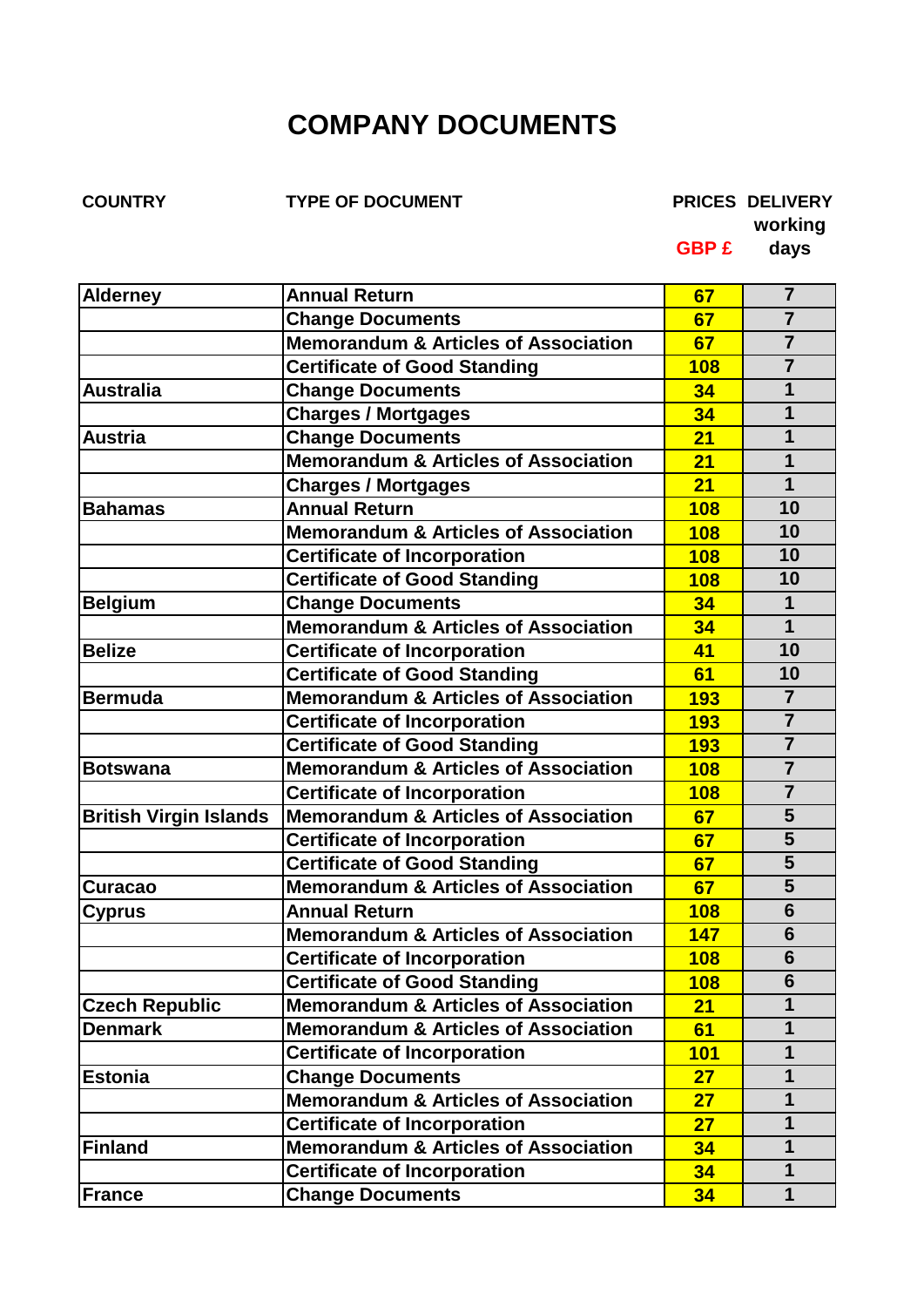|                    | <b>Memorandum &amp; Articles of Association</b> | 34  | 1                       |
|--------------------|-------------------------------------------------|-----|-------------------------|
| Germany            | <b>Change Documents</b>                         | 27  | 1                       |
|                    | <b>Memorandum &amp; Articles of Association</b> | 27  | 1                       |
|                    | <b>Certificate of Incorporation</b>             | 27  | $\overline{1}$          |
| Ghana              | <b>Certificate of Incorporation</b>             | 193 | $\overline{7}$          |
| <b>Gibraltar</b>   | <b>Annual Return</b>                            | 41  | 1                       |
|                    | <b>Change Documents</b>                         | 41  | $\mathbf 1$             |
|                    | <b>Memorandum &amp; Articles of Association</b> | 41  | 1                       |
|                    | <b>Charges / Mortgages</b>                      | 41  | 1                       |
|                    | <b>Certificate of Incorporation</b>             | 41  | $\mathbf 1$             |
|                    | <b>Certificate of Good Standing</b>             | 108 | 5                       |
| <b>Guernsey</b>    | <b>Annual Return</b>                            | 27  | 1                       |
|                    | <b>Change Documents</b>                         | 27  | $\mathbf 1$             |
|                    | <b>Memorandum &amp; Articles of Association</b> | 34  | 1                       |
|                    | <b>Certificate of Incorporation</b>             | 47  | $\overline{\mathbf{3}}$ |
|                    | <b>Certificate of Good Standing</b>             | 47  | $\overline{3}$          |
| <b>Hong Kong</b>   | <b>Annual Return</b>                            | 27  | 1                       |
|                    | <b>Change Documents</b>                         | 27  | $\mathbf{1}$            |
|                    | <b>Memorandum &amp; Articles of Association</b> | 27  | 1                       |
|                    | <b>Charges / Mortgages</b>                      | 27  | 1                       |
|                    | <b>Certificate of Incorporation</b>             | 27  | 1                       |
|                    | <b>Certificate of Good Standing</b>             | 61  | $\overline{\mathbf{3}}$ |
| <b>Hungary</b>     | <b>Change Documents</b>                         | 54  | $\overline{\mathbf{3}}$ |
|                    | Memorandum & Articles of Association            | 54  | $\overline{\mathbf{3}}$ |
| India              | <b>Annual Return</b>                            | 27  | $\overline{\mathbf{3}}$ |
|                    | <b>Change Documents</b>                         | 27  | $\overline{\mathbf{3}}$ |
|                    | <b>Memorandum &amp; Articles of Association</b> | 34  | $\overline{\mathbf{3}}$ |
|                    | <b>Charges / Mortgages</b>                      | 27  | $\overline{\mathbf{3}}$ |
|                    | <b>Certificate of Incorporation</b>             | 27  | $\overline{3}$          |
| <b>Ireland</b>     | <b>Annual Return</b>                            | 27  | 1                       |
|                    | <b>Change Documents</b>                         | 27  | 1                       |
|                    | <b>Memorandum &amp; Articles of Association</b> | 27  | $\mathbf 1$             |
|                    | <b>Charges / Mortgages</b>                      | 27  | $\mathbf 1$             |
|                    | <b>Certificate of Incorporation</b>             | 27  | $\mathbf 1$             |
| <b>Isle Of Man</b> | <b>Annual Return</b>                            | 27  | $\mathbf 1$             |
|                    | <b>Change Documents</b>                         | 27  | $\mathbf 1$             |
|                    | <b>Memorandum &amp; Articles of Association</b> | 27  | $\mathbf{1}$            |
|                    | <b>Charges / Mortgages</b>                      | 27  | $\mathbf 1$             |
|                    | <b>Certificate of Incorporation</b>             | 27  | $\mathbf 1$             |
| <b>Italy</b>       | <b>Memorandum &amp; Articles of Association</b> | 34  | $\overline{2}$          |
| <b>Jamaica</b>     | <b>Annual Return</b>                            | 27  | $\mathbf 1$             |
|                    | <b>Memorandum &amp; Articles of Association</b> | 34  | 1                       |
|                    | <b>Certificate of Incorporation</b>             | 27  | 1                       |
| <b>Jersey</b>      | <b>Annual Return</b>                            | 27  | $\mathbf 1$             |
|                    | <b>Change Documents</b>                         | 27  | $\mathbf 1$             |
|                    | <b>Memorandum &amp; Articles of Association</b> | 27  | $\mathbf 1$             |
|                    | <b>Certificate of Incorporation</b>             | 27  | $\mathbf 1$             |
|                    | <b>Certificate of Good Standing</b>             | 81  | $\overline{2}$          |
|                    |                                                 |     |                         |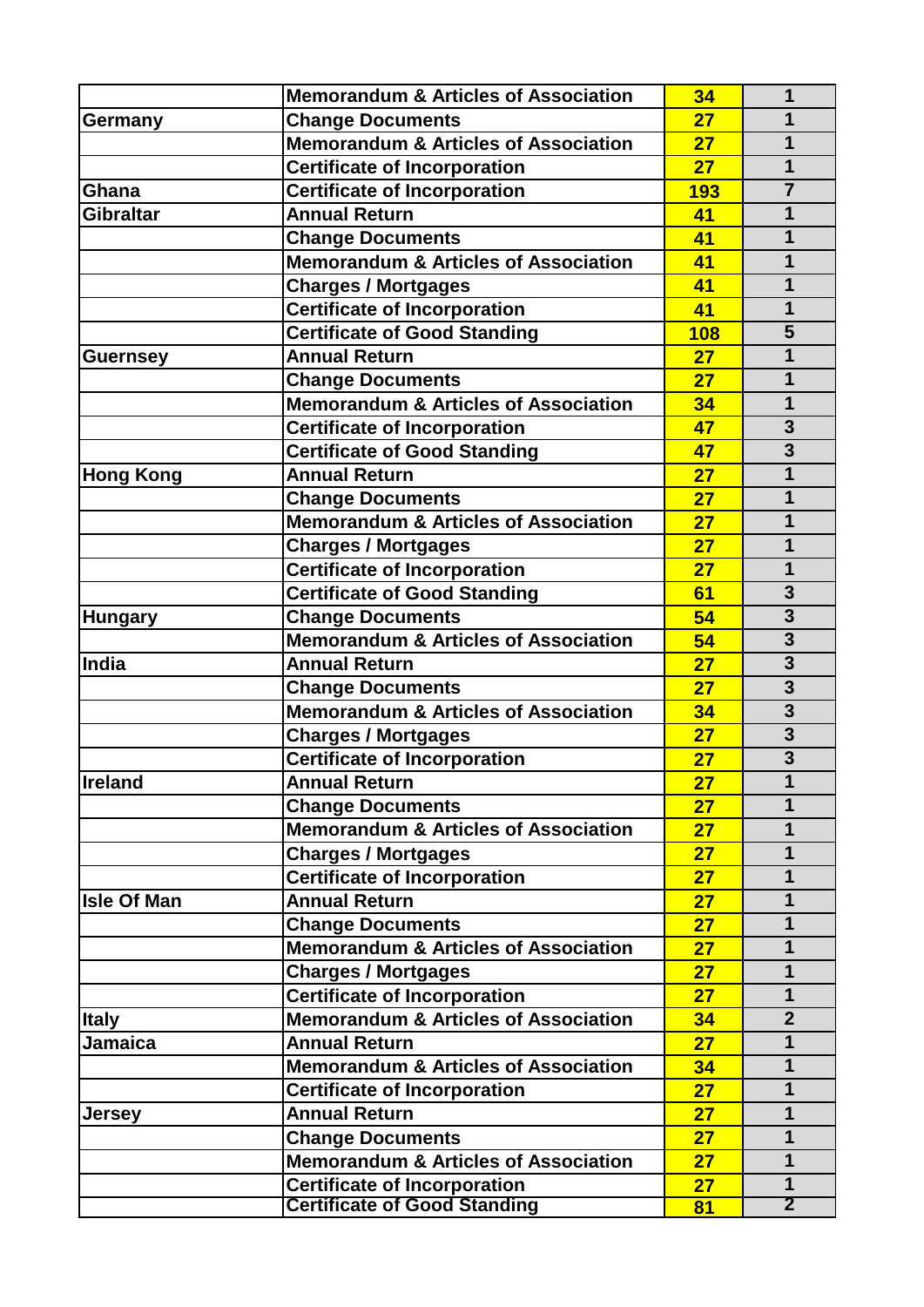| Kenya                   | <b>Certificate of Incorporation</b>                               | 108        | $\overline{7}$          |
|-------------------------|-------------------------------------------------------------------|------------|-------------------------|
| Latvia                  | <b>Change Documents</b>                                           | 27         | 1                       |
|                         | <b>Memorandum &amp; Articles of Association</b>                   | 27         | 1                       |
|                         | <b>Certificate of Incorporation</b>                               | 27         | 1                       |
| Lesotho                 | <b>Certificate of Incorporation</b>                               | 27         | $\mathbf{1}$            |
| Liberia                 | <b>Memorandum &amp; Articles of Association</b>                   | 193        | 3                       |
|                         | <b>Certificate of Incorporation</b>                               | 193        | $\overline{\mathbf{3}}$ |
|                         | <b>Certificate of Good Standing</b>                               | <b>193</b> | $\overline{\mathbf{3}}$ |
|                         | <b>Change Documents</b>                                           | 21         | $\mathbf 1$             |
| Luxembourg              | <b>Memorandum &amp; Articles of Association</b>                   | 21         | $\mathbf{1}$            |
| <b>Malawi</b>           | <b>Certificate of Incorporation</b>                               | <b>193</b> | 5                       |
| <b>Malaysia</b>         | <b>Annual Return</b>                                              | 34         | $\overline{2}$          |
|                         | <b>Change Documents</b>                                           | 34         | $\overline{2}$          |
|                         | <b>Memorandum &amp; Articles of Association</b>                   | 34         | $\overline{2}$          |
|                         |                                                                   | 34         | $\overline{2}$          |
|                         | <b>Charges / Mortgages</b><br><b>Certificate of Incorporation</b> | 34         | $\overline{2}$          |
| <b>Malta</b>            | <b>Annual Return</b>                                              | 34         | 1                       |
|                         | <b>Change Documents</b>                                           | 34         | 1                       |
|                         | <b>Memorandum &amp; Articles of Association</b>                   | 34         | 1                       |
|                         | <b>Certificate of Incorporation</b>                               | 34         | 1                       |
|                         | <b>Memorandum &amp; Articles of Association</b>                   | 54         | $\overline{7}$          |
| <b>Mauritius</b>        | <b>Certificate of Incorporation</b>                               | 54         | $\overline{7}$          |
| <b>Namibia</b>          | <b>Certificate of Incorporation</b>                               | <b>101</b> | 15                      |
| <b>Netherlands</b>      | <b>Memorandum &amp; Articles of Association</b>                   | 47         | $\overline{\mathbf{3}}$ |
| <b>New Zealand</b>      | <b>Annual Return</b>                                              | 21         | 1                       |
|                         | <b>Change Documents</b>                                           | 21         | 1                       |
|                         | <b>Memorandum &amp; Articles of Association</b>                   | 21         | 1                       |
|                         | <b>Charges / Mortgages</b>                                        | 27         | 1                       |
|                         | <b>Certificate of Incorporation</b>                               | 21         | 1                       |
| Nigeria                 | <b>Annual Return</b>                                              | <b>121</b> | 10                      |
|                         | <b>Certificate of Incorporation</b>                               | 121        | 10                      |
|                         | <b>Change Documents</b>                                           | 77         | $\overline{2}$          |
| <b>Norway</b>           | <b>Memorandum &amp; Articles of Association</b>                   | 77         | $\overline{2}$          |
|                         | <b>Certificate of Incorporation</b>                               | 77         | $\overline{2}$          |
| <b>Papua New Guinea</b> | <b>Annual Return</b>                                              | 21         | 1                       |
|                         | <b>Change Documents</b>                                           | 21         | 1                       |
|                         | <b>Charges / Mortgages</b>                                        | 21         | 1                       |
| <b>Philippines</b>      | <b>Annual Return</b>                                              | 61         | $\overline{7}$          |
|                         | <b>Memorandum &amp; Articles of Association</b>                   | 67         | $\overline{7}$          |
|                         | <b>Certificate of Incorporation</b>                               | 61         | $\overline{7}$          |
| <b>Poland</b>           | <b>Change Documents</b>                                           | 54         | 5                       |
|                         | <b>Memorandum &amp; Articles of Association</b>                   | 54         | $\overline{\mathbf{5}}$ |
| Portugal                | <b>Memorandum &amp; Articles of Association</b>                   | <b>101</b> | 3                       |
|                         | <b>Certificate of Incorporation</b>                               | <b>101</b> | 3                       |
| <b>Puerto Rico</b>      | <b>Memorandum &amp; Articles of Association</b>                   | 21         | 1                       |
|                         | <b>Certificate of Incorporation</b>                               | 21         | 1                       |
| <b>Rwanda</b>           | <b>Certificate of Incorporation</b>                               | 154        | $\overline{7}$          |
| <b>Seychelles</b>       | <b>Certificate of Incorporation</b>                               | 61         | 5                       |
|                         |                                                                   |            |                         |